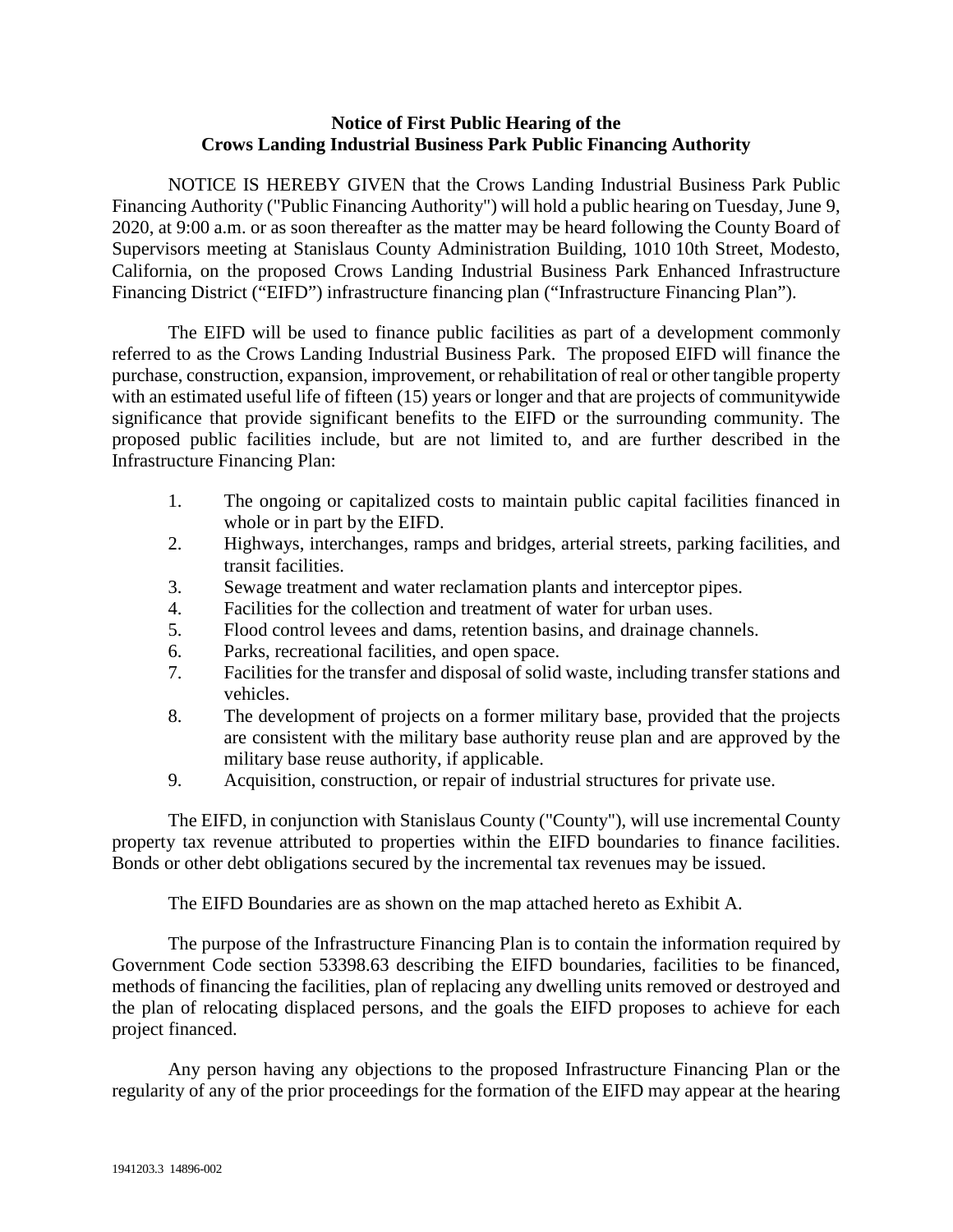in the manner described below and object to the adoption of the proposed Infrastructure Financing Plan by the Public Financing Authority. Any person may also appear in the manner described below to provide comments to the Infrastructure Financing Plan. Objections or comments may be made in the manner described below.

Copies of the proposed Infrastructure Financing Plan will be available to the public at the meeting.

## **MEMBERS OF THE PUBLIC MAY REMOTELY OBSERVE THE MEETING AND ADDRESS THE PUBLIC FINANCING AUTHROITY VIA TELEPHONE.**

This meeting will be held in accordance with the Governor's Stay at Home Executive Order N-33-20 and in accordance with Executive Order N-29-20 (that pertains to the holding of public meeting via teleconferencing) and will not include in person public attendance. Members of the public may observe the meeting and provide comments to the Public Financing Authority via email or telephone as described below.

How to observe the Meeting:

You can listen to the meeting by calling  $+1$  (888) 370-6086 or  $+1$  (559) 512-3189. When prompted enter Conference ID 463231839

How to submit Public Comment:

- If you wish to provide public comment via telephone, please contact the Secretary at (209) 652-1975 no later than 8:00 a.m. on Tuesday, June 9, 2020. Please be prepared to provide the following information: your name and telephone number where you can be reached during the meeting.
- If you prefer to provide written comment, please submit your comments via email by 8:00 a.m. on Tuesday, June 9, 2020. Please email the Secretary at [cavanahp@stancounty.com](mailto:cavanahp@stancounty.com) and include "Infrastructure Financing Plan" in the subject line of the email. Comments received by this time will be read aloud by the Secretary at the hearing.

**Reasonable Accommodations:** In compliance with the Americans with Disabilities Act, if you need special assistance to participate in this meeting, please contact the Chief Executive Office at (209) 525-6333. Notification 72 hours prior to the meeting will enable the County to make reasonable arrangements to ensure accessibility to this meeting.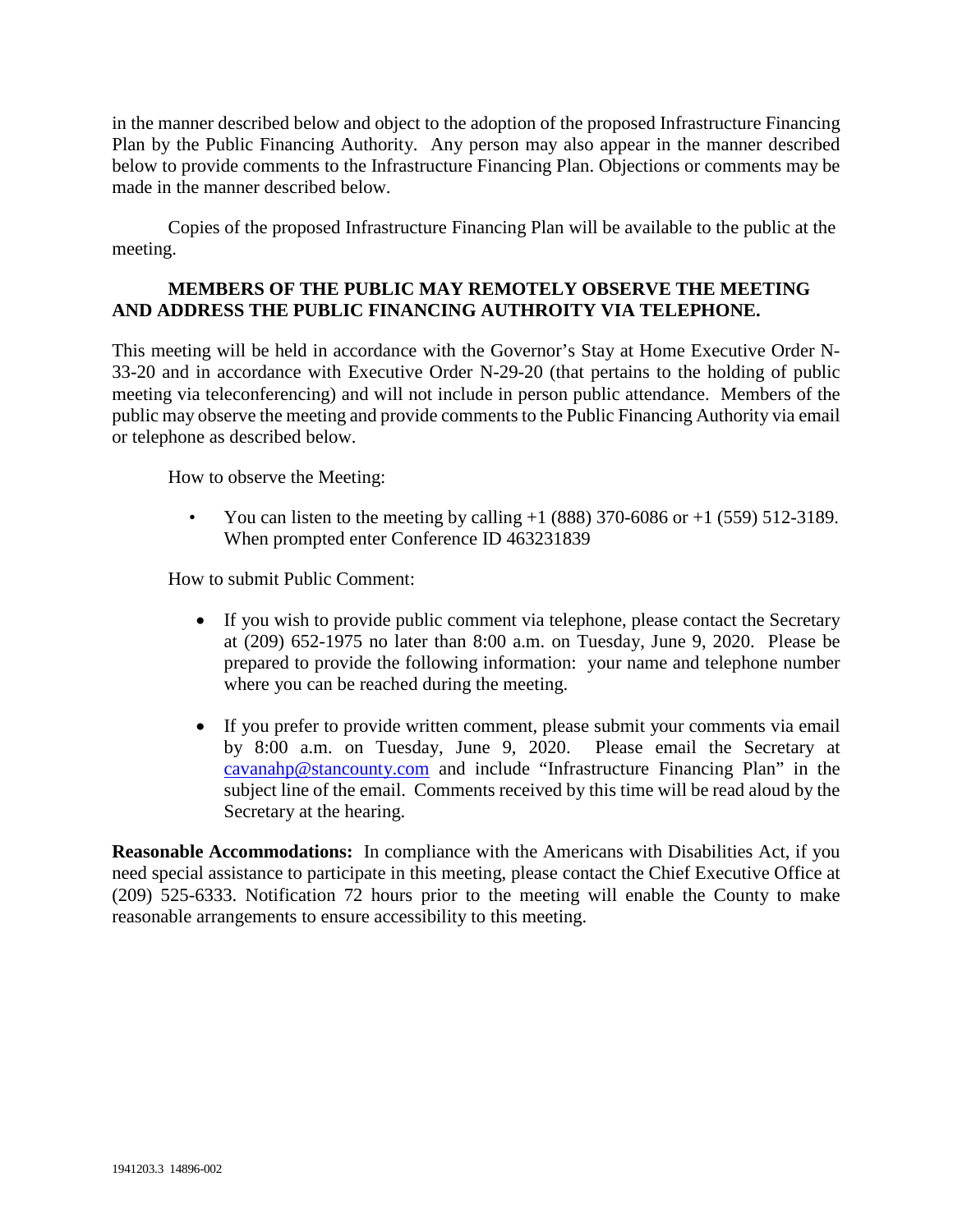## **Exhibit A**

**Boundary Map**